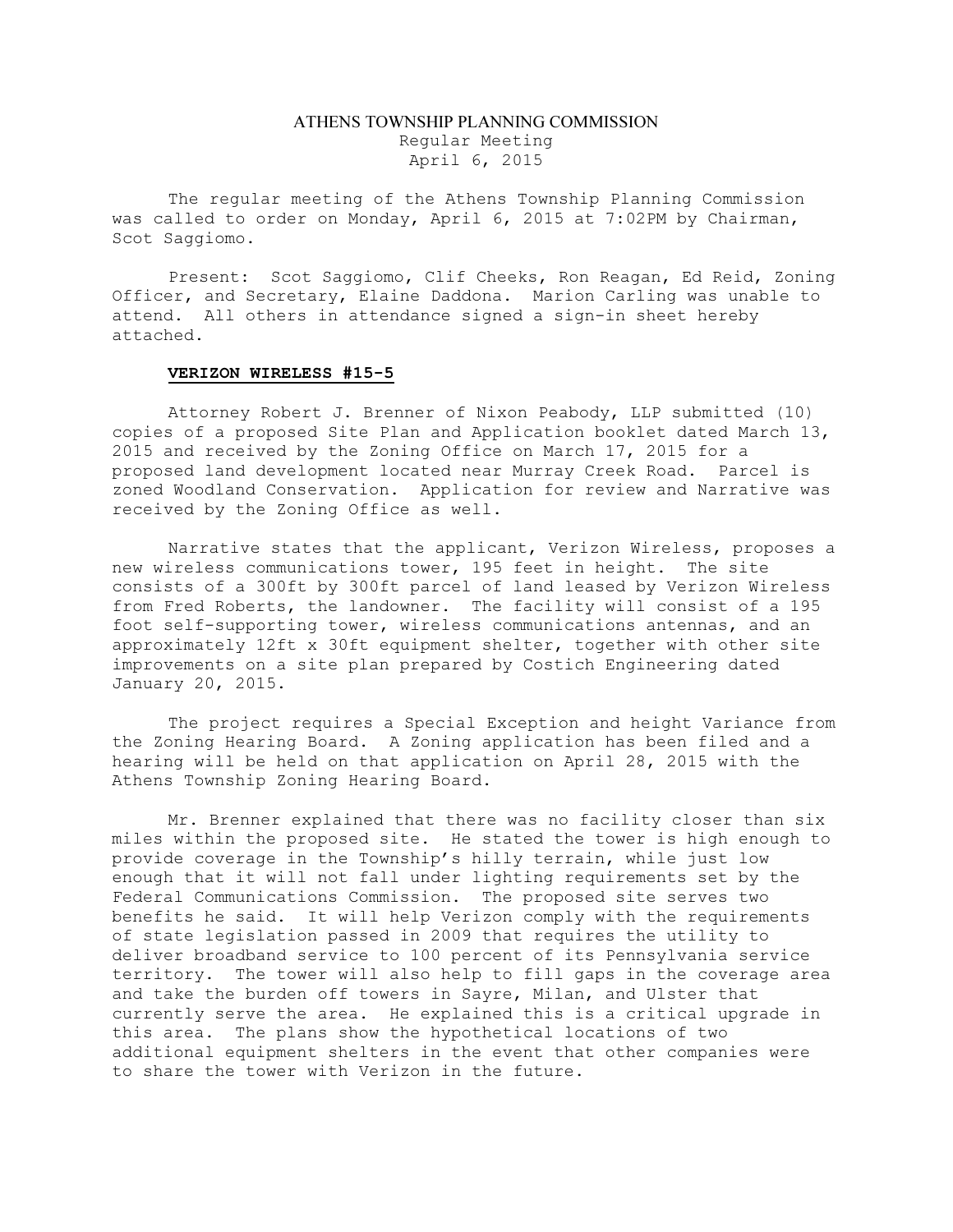Page 2 ATHENS TWP. PLANNING COMM'N APRIL 6, 2015

The Planning Commission questioned Mr. Brenner about the possible collapse of the tower and he explained that the tower is designed to lie flat if it falls and would remain entirely in the leased area, but that tower failure would be a remote possibility to begin with, as it is designed to withstand winds of 90 miles per hour.

The Planning Commission stated that this would require an eightfoot fence be placed around the tower, and the current plan shows a six foot fence with barbed wire atop for a total of seven feet.

Mr. Brenner stated that after receipt of approval from the Zoning Hearing Board and the Township Supervisors, Verizon plans to move forward with the project as soon as possible, that it was an urgent site for the Company.

Motion to review for preliminary/final plan approval by Ron Reagan, second by Clif Cheeks, and motion unanimously carried. A checklist was completed and the following deficiencies were noted:

- 1) Will need an eight foot fence to surround the structure.
- 2) Will need Zoning Hearing Board approval of the Special Exception and Variance request prior to the Supervisors' approval.
- 3) On Cover Page, need to change the stated "Potter County" to "Bradford County".
- 4) On Cover Page under Zoning, need to state Woodland Conservation for the zoning designation.

Check #100455214 from Nixon Peabody dated March 13, 2015 in the amount of Three Hundred (\$300.00) Dollars was received by the Zoning Office for filing fee on March 17, 2015 along with Check #100455210 in the amount of Twenty-five (\$25.00)Dollars made payable to Bradford County Treasurer for the review fee.

Motion by Clif Cheeks to recommend preliminary/final plan approval to the Supervisors, contingent on a Decision of approval from the Zoning Hearing Board, for the Supervisors meeting to be held on Wednesday, April 29, 2015 second by Scot Saggiomo, and motion unanimously carried.

A letter will be sent to the Zoning Hearing Board that there is no adverse comment to the application.